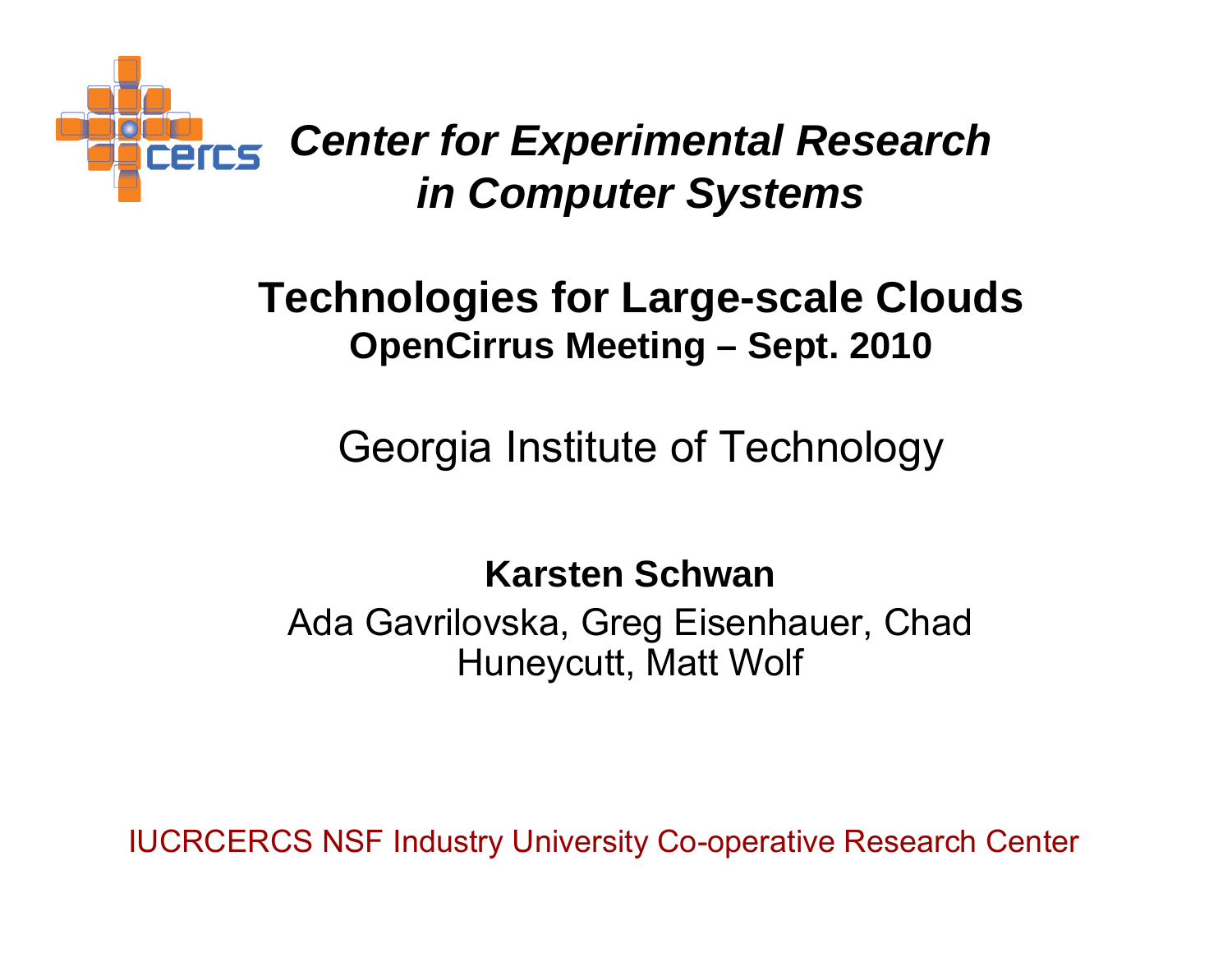

# **Clouds@GT - Overview**

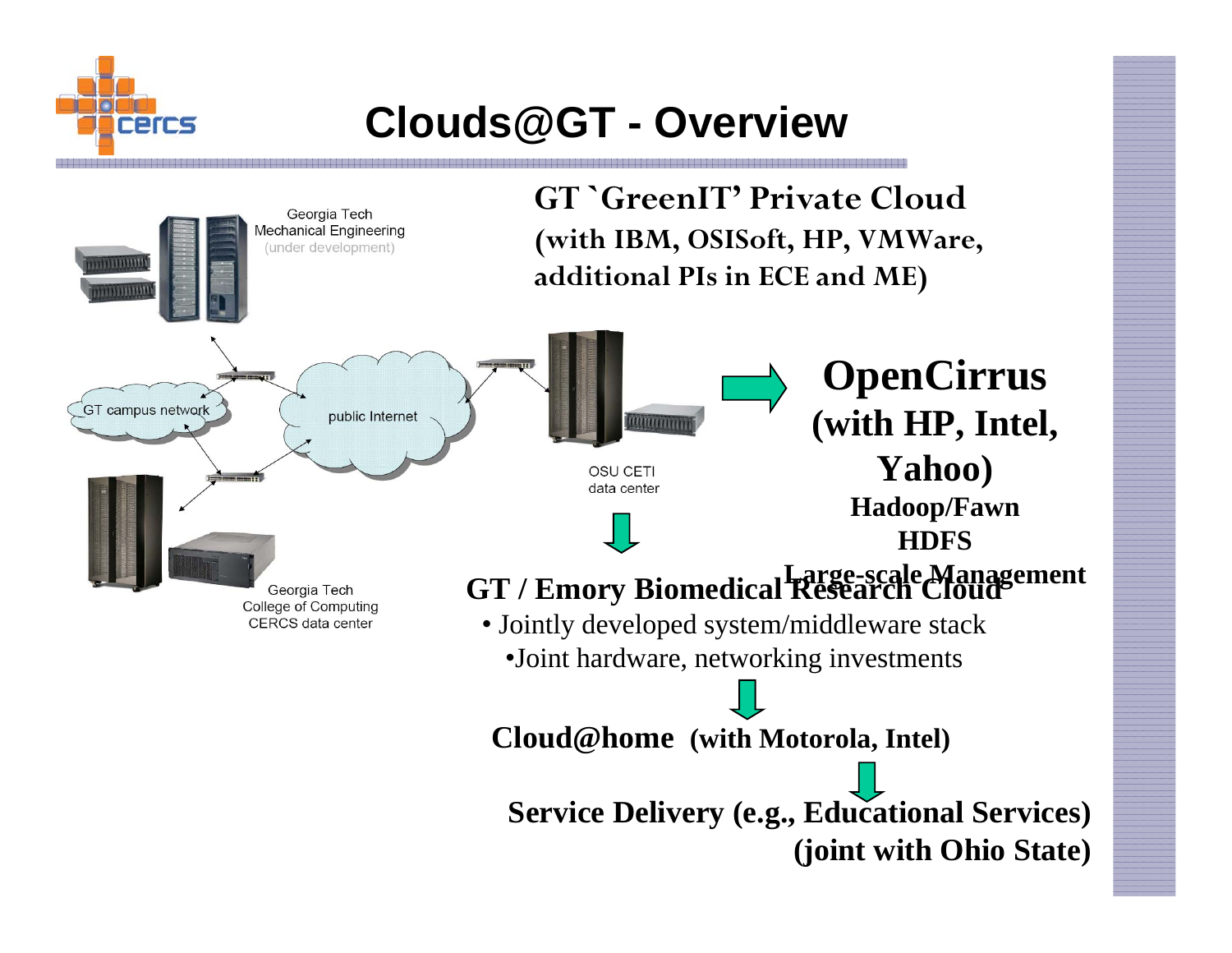

# **GT OpenCirrus Clusters**

#### **`NextGen' Servers**  $(=>1000 \text{ cores})$ <sub>Internet</sub> **`GreenIT' Private Cloud**2Gbps **(3000+ cores)** Cisco Catalyst Force10 6513 1Gbps e1200 50 (individual uplinks) -60 (6 uplink per BladeCenter) 50 nodes 2x 5530 48GB ram 1GBps 840 node 1TB HDD 2x AMD 270  $(400 \text{ cores})$ 4GB ram 20TB NAS 2x 73GB (3360 cores) **18TB SAN**  $-50$ 48 port ∫Gbps

**Measurement Repository**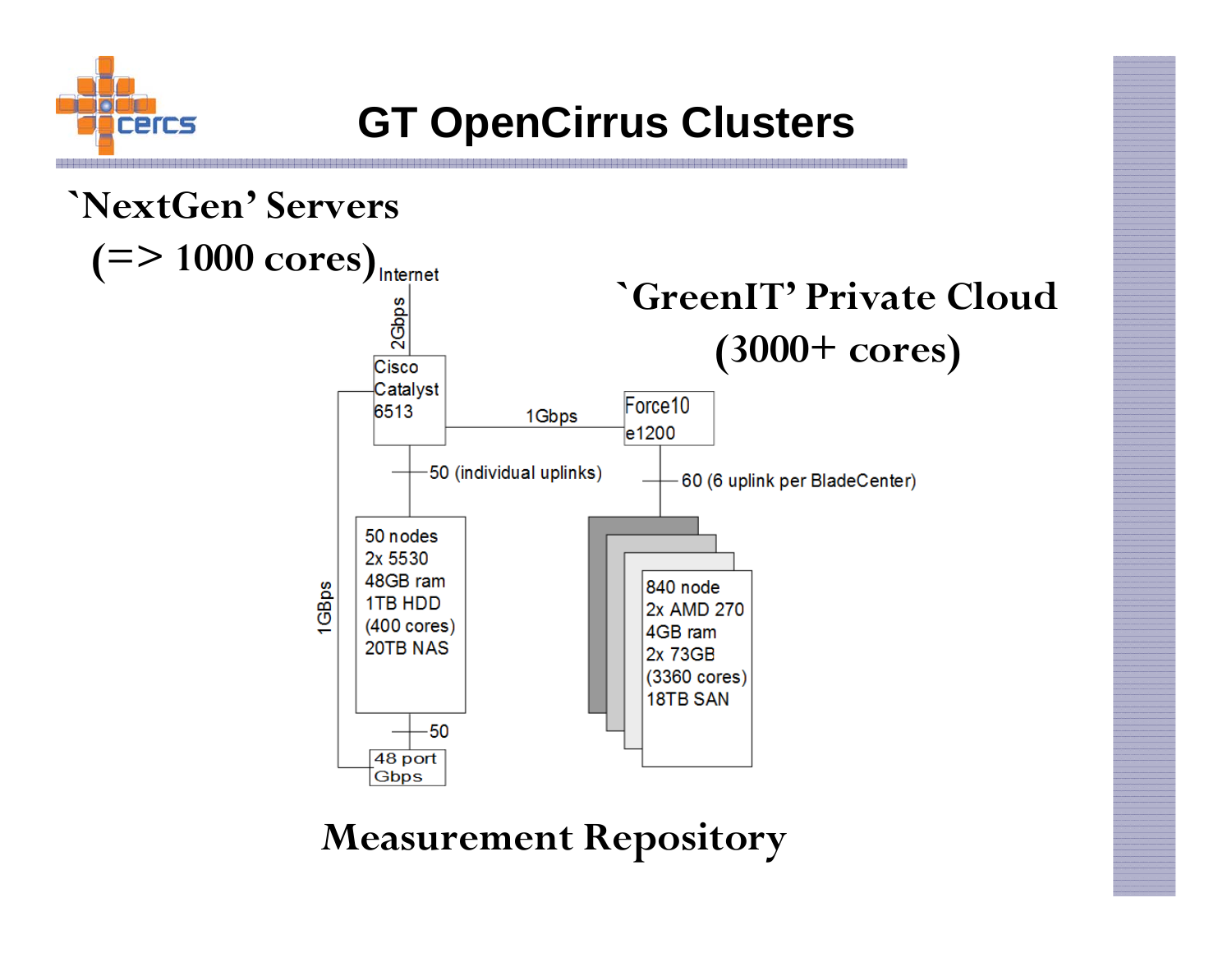

# **Cloud Management**

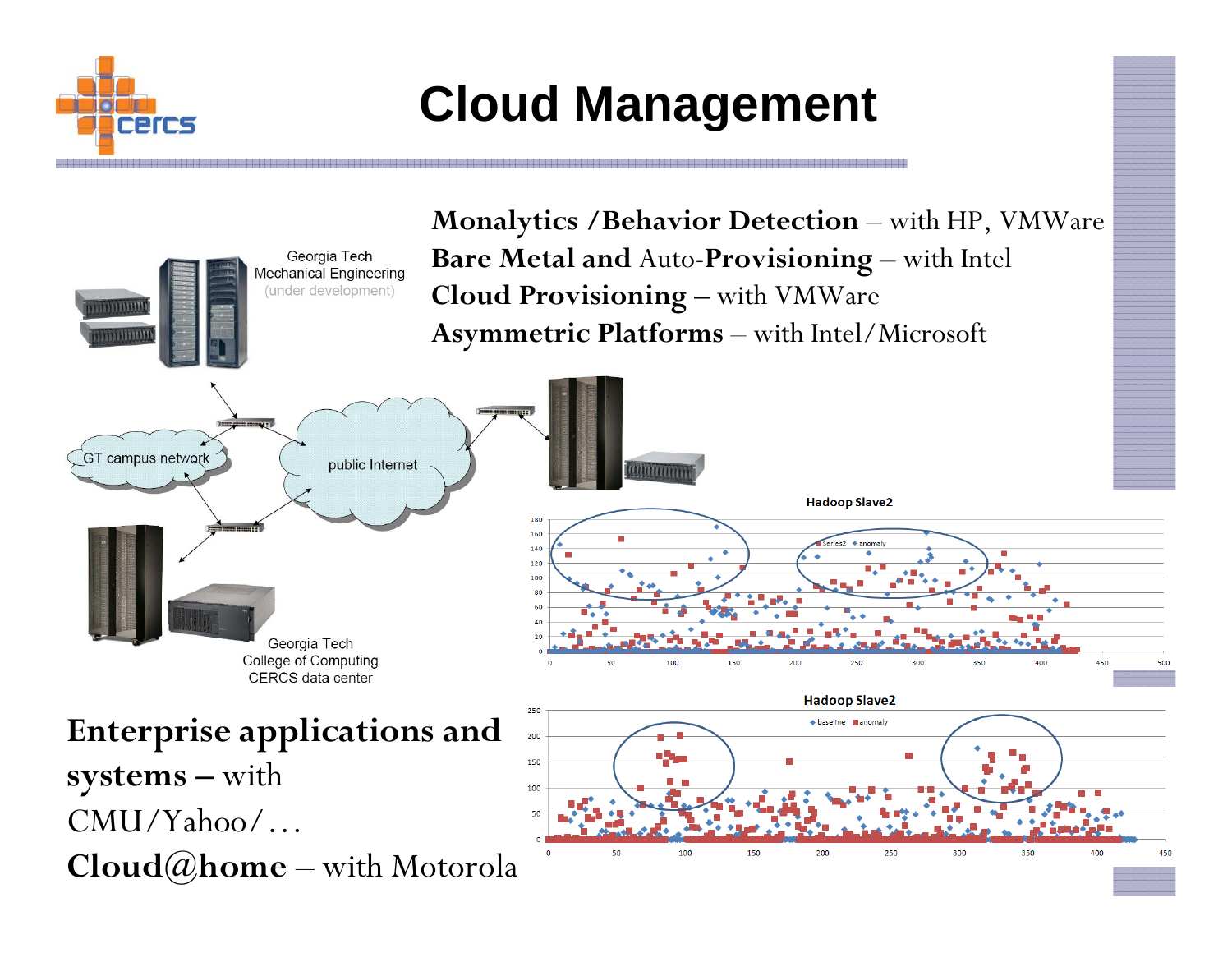



1. Chengwei Wang, Vanish Talwar, Karsten Schwan, Parthasarathy Ranganathan, "Online Detection of Utility Cloud Anomalies Using Metric Distributions", NOMS, 2010.

2. Renuka Apte, Liting Hu, Karsten Schwan, Arpan Ghosh,, "LWT: Look Who's Talking", HotCloud,

3. **Monalytics –** Mahendra Kutare, Greg Eisenhauer, Chengwei Wang, Karsten Schwan, 2010.Vanish Talwar, 2010 International Conference on Autonomic Computing (ICAC)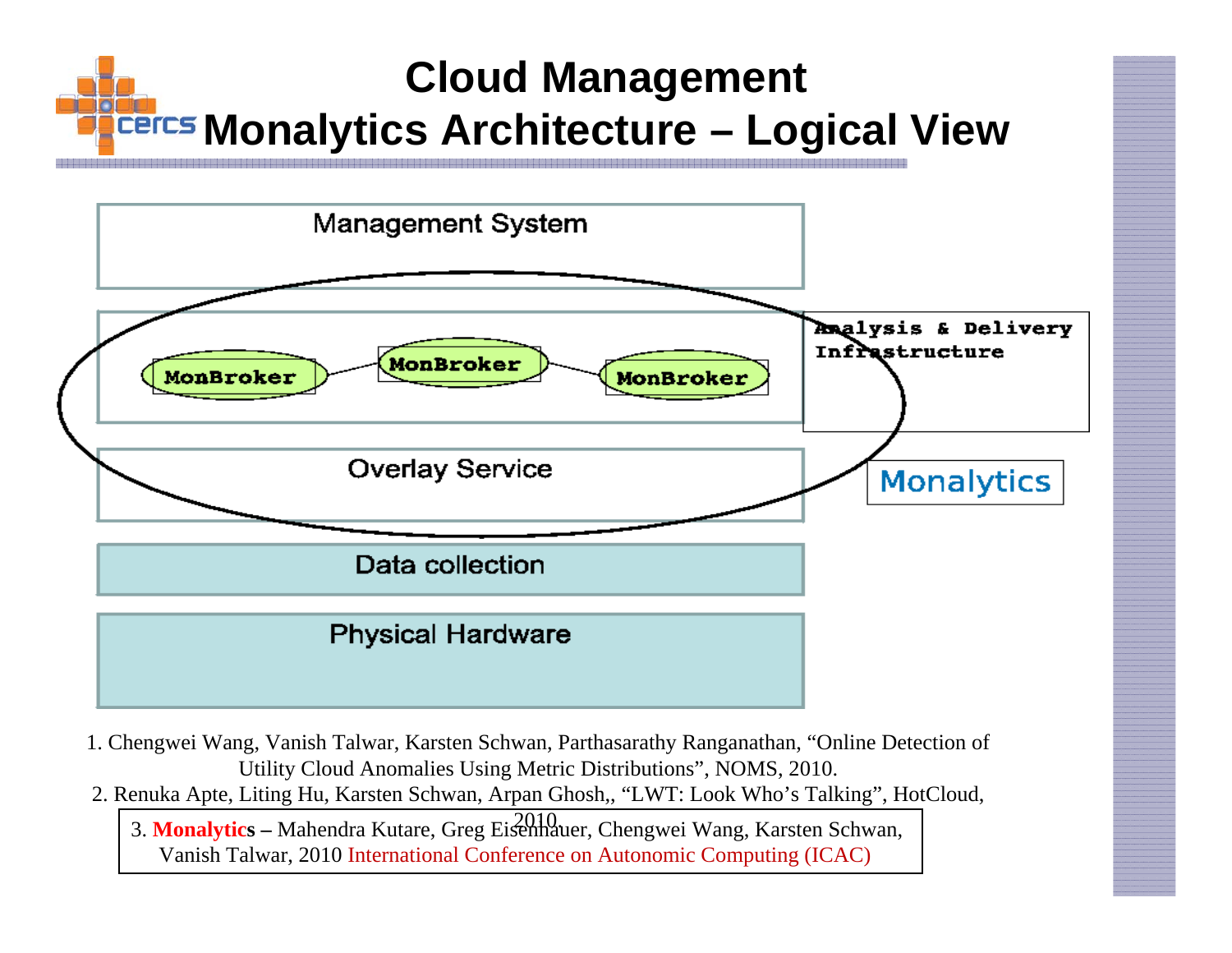



**Dynamic Computational Communication Graphs**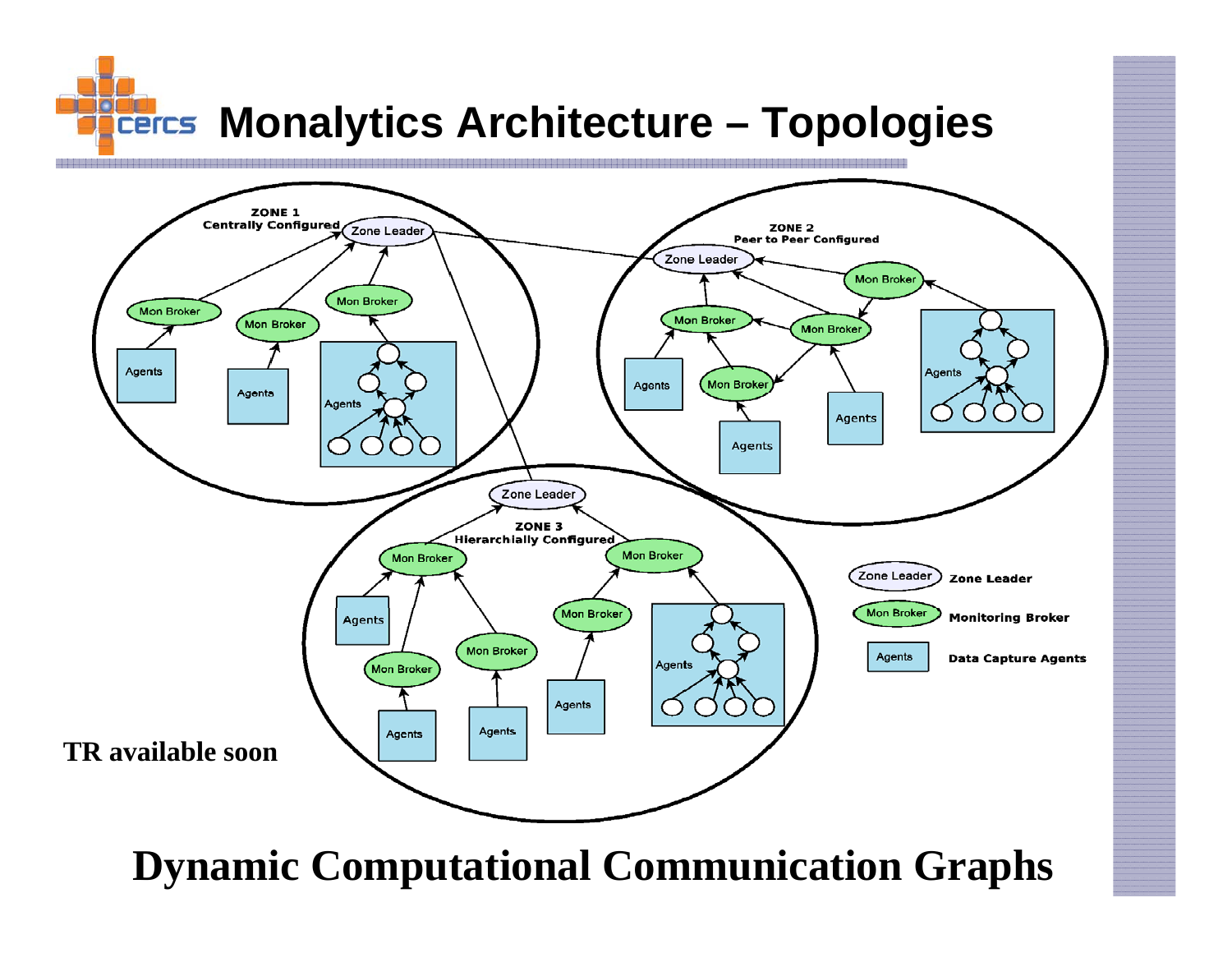

## **Monalytics - Implementation**

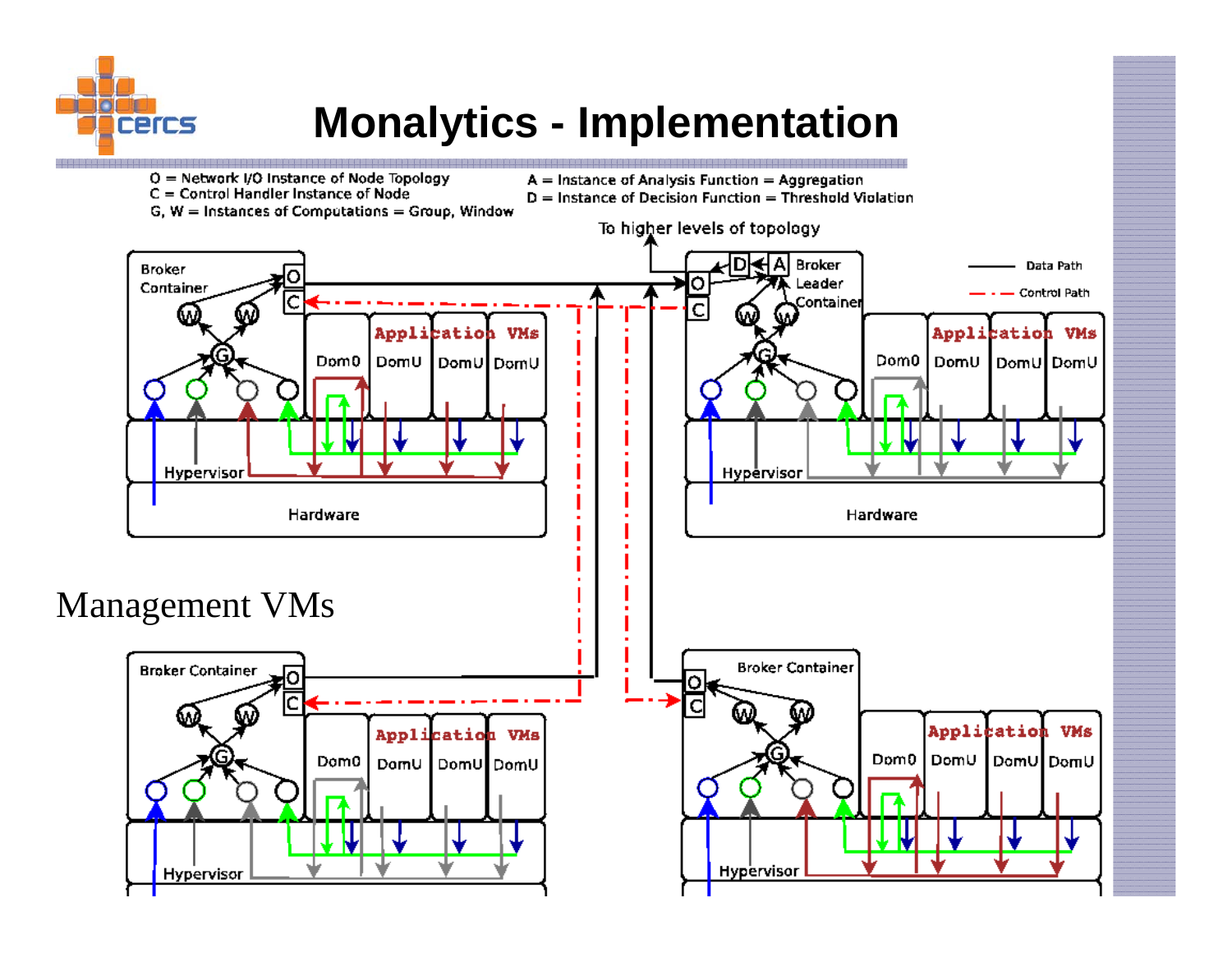

# **The 'GreenIT' Initiative**

**Managing the Power Stack**

ZoniTashi Monalytics Conf. Mgt. Behavior DetectionApplications/HDFS **Datacenter and Beyond:** Cooling, Resource Management, Power Delivery, Configuration Management (OIT, ME, SCS)

**Rack:** Thermal & Air Flow Analysis, Resource Management, Cooling (ME, SCS), Heterogenerous and Asymmetric Computing



**Chip/Package:** Power Delivery, Thread Migration (ECE, SCS), 'Islands of Cores (SCC)'











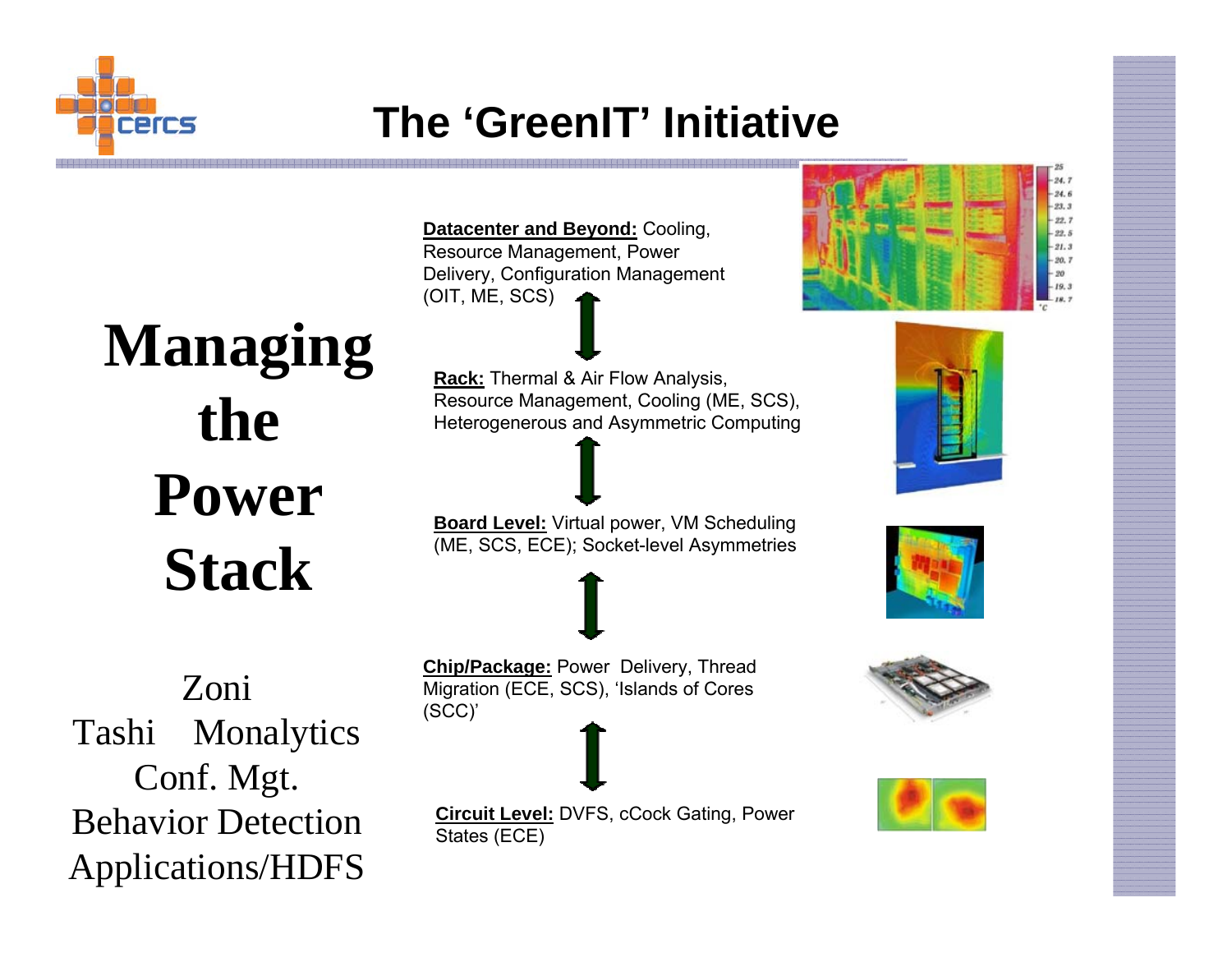

# **Cloud@Home**



- • Increasing capabilities of mobile platforms & diversity of applications
	- multifunction devices
	- distributed games, social networking apps, sensor-based "smart" applications…
- Using virtualization enable infrastructure for next generation apps
	- − storage, migration, access…
- • Develop virtualization methods suitable for target platforms
	- − energy-efficiency, interface & protocol heterogeneity, RT requirements…